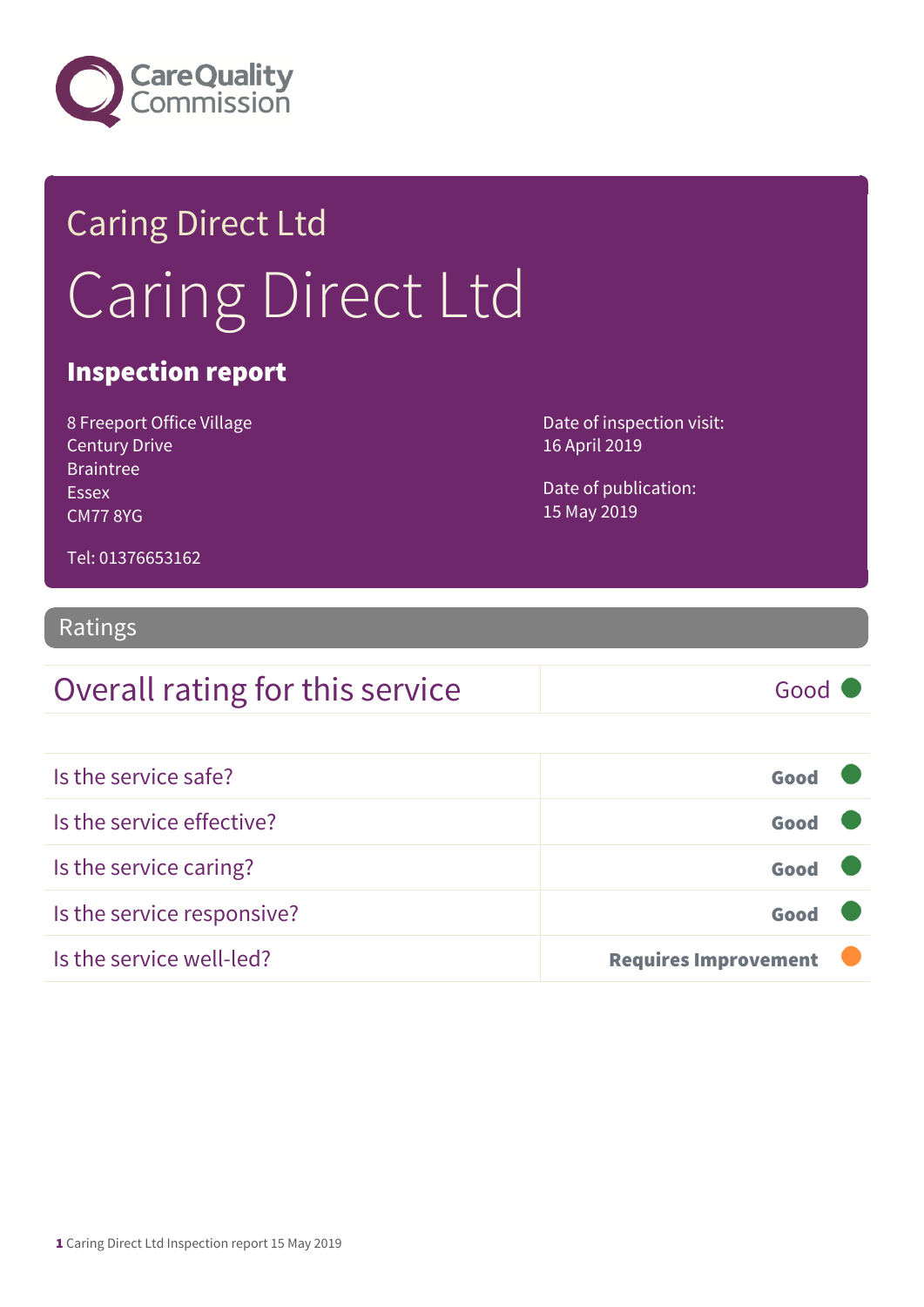## Summary of findings

#### Overall summary

About the service:

Caring Direct is a domiciliary care service providing personal care to people in their own homes. At the time of the inspection, 66 people were using the service.

People's experience of using this service:

People were cared for by a consistent team of staff who were skilled and competent in providing care and support. Staff knew how to keep people safe from harm. There were enough staff and they were appropriately recruited with relevant checks in place.

People's needs were assessed and monitored and risks to their health and wellbeing were recorded.

However, we recommended that the provider refer to best practice guidance on managing the risks of emollients and smoking.

Safe infection control procedures were in place and people were given their medicines as prescribed.

The service followed good practice guidance and met their legal requirements. The service was meeting the requirements of the Accessible Information Standard. People's capacity was considered and they or their legal representatives consented to their care.

Staff had effective induction, training and support to carry out their role. Staff were caring, kind and considerate.

Care and support were personalised and met people's needs. People told us the service enabled them to remain as independent as possible and to live in their own homes.

Staff had access to up to date information about how to support people and communication with health and social care professionals was effective in ensuring people received joined up care.

Complaints had been dealt with appropriately, lessons had been learnt and improvements made.

The service was well led, and management and staff knew their roles and responsibilities. Systems were in place to audit the quality and delivery of care to people.

However, we recommended that the provider focus on how they will sustain good outcomes in the delivery of high quality care for everyone using the service.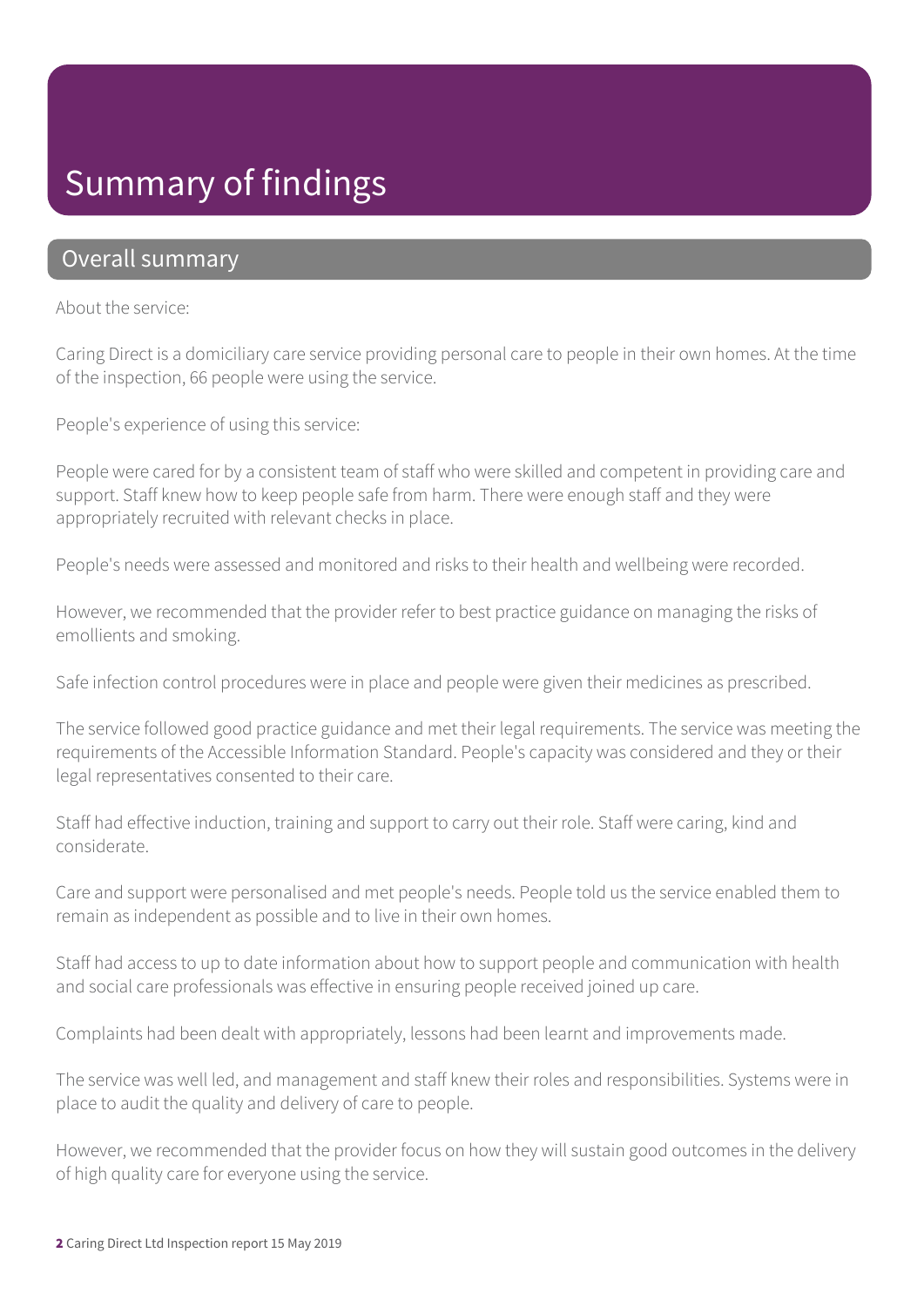Rating at last inspection:

The service was rated as Good in safe and effective and Requires Improvement in caring, responsive and well led with an overall rating of Requires Improvement. The last report was published 22 May 2018.

Why we inspected: This inspection was part of our scheduled plan of visiting services to check the safety and quality of care people received. Well led was given a rating of Requires improvement with an overall rating of Good.

Follow up: We will continue to monitor the service through the information we receive.

For more details, please see the full report which is on the CQC website at www.cqc.org.uk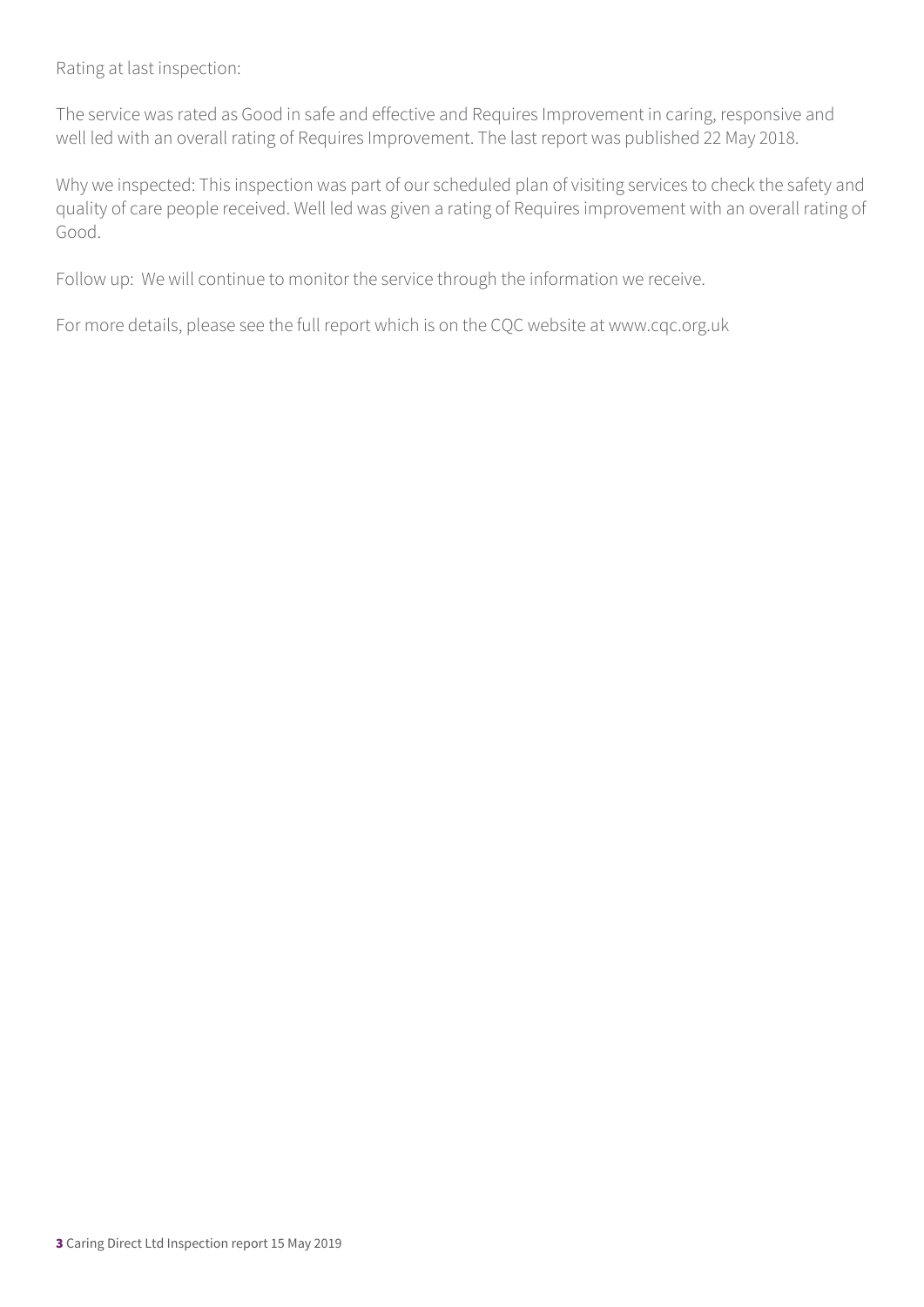#### The five questions we ask about services and what we found

We always ask the following five questions of services.

| Is the service safe?                          | Good                        |
|-----------------------------------------------|-----------------------------|
| The service was safe                          |                             |
| Details are in our Safe findings below.       |                             |
| Is the service effective?                     | Good                        |
| The service was effective                     |                             |
| Details are in our Effective findings below.  |                             |
| Is the service caring?                        | Good                        |
| The service was caring.                       |                             |
| Details are in our Caring findings below.     |                             |
| Is the service responsive?                    | Good                        |
| The service was responsive.                   |                             |
| Details are in our Responsive findings below. |                             |
| Is the service well-led?                      | <b>Requires Improvement</b> |
| The service was not always well led.          |                             |
| Details are in our Well led findings below.   |                             |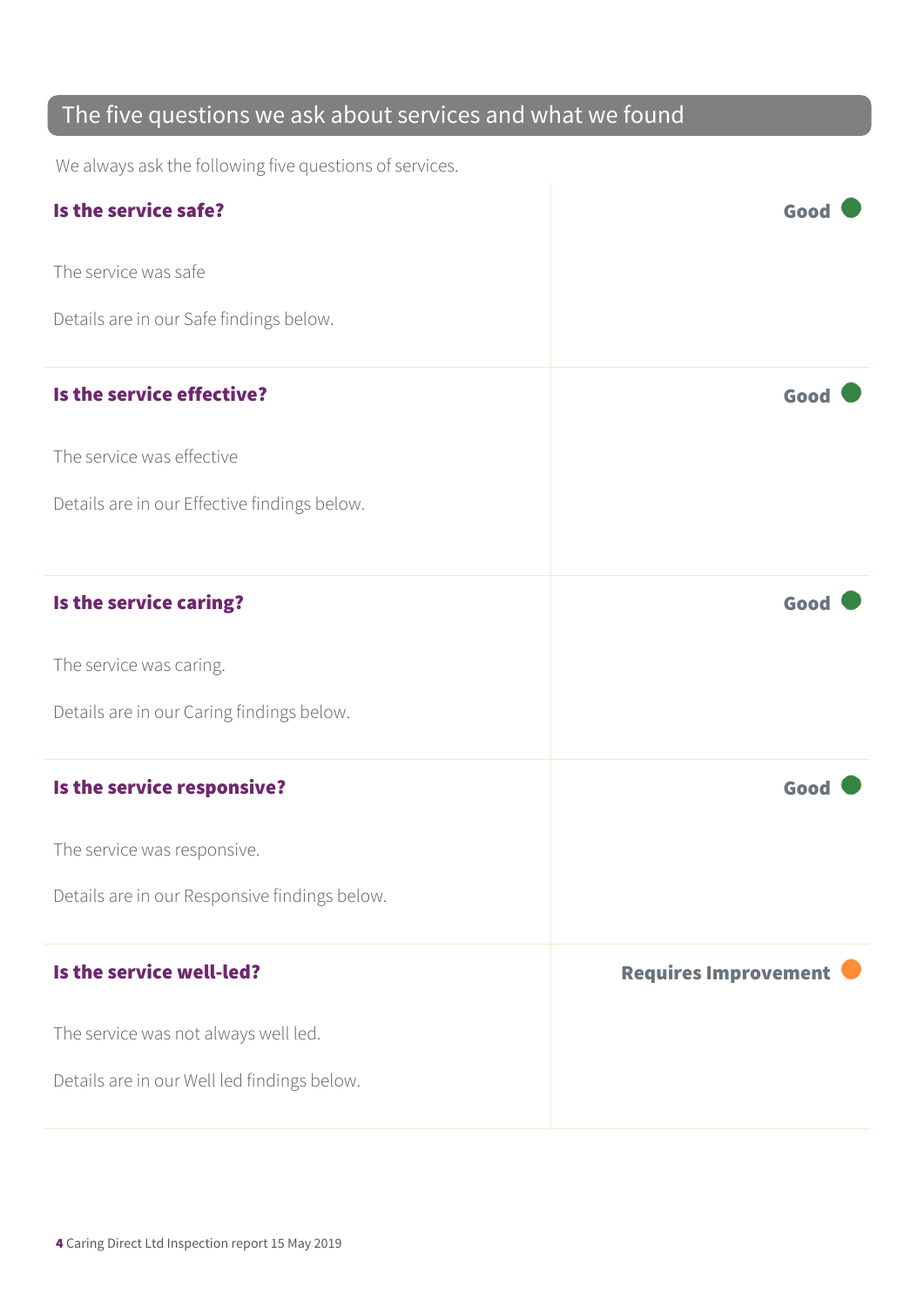

# Caring Direct Ltd Detailed findings

## Background to this inspection

#### The inspection:

We carried out this inspection under Section 60 of the Health and Social Care Act 2008 (the Act) as part of our regulatory functions. This inspection was planned to check whether the provider was meeting the legal requirements and regulations associated with the Act, to look at the overall quality of the service, and to provide a rating for the service under the Care Act 2014.

#### Inspection team:

The inspection team consisted of two inspectors and two experts by experience. An expert by experience is a person who has personal experience of using or caring for someone who uses this type of care service. Our experts by experience had personal experience of using domiciliary care services.

#### Service and service type:

Caring Direct is a domiciliary care service. It provides personal care to older and younger people, people with learning disabilities and/ or autism, physical or sensory impairments and people with dementia living in their own homes.

The service was required to have a registered manager. This means that the registered manager/s and the provider are legally responsible for how the service is run and for the quality and safety of the care provided. Two managers had made applications to apply to be registered with the Care Quality Commission and these were in progress at the time of the inspection.

Notice of inspection:

We gave the service nine days' notice of the inspection because we needed to send letters to people letting them know that an expert by experience may be calling to speak to them about their views of the service.

Inspection activity started on 3 April 2019 and ended on 26 April 2019. It included making telephone calls to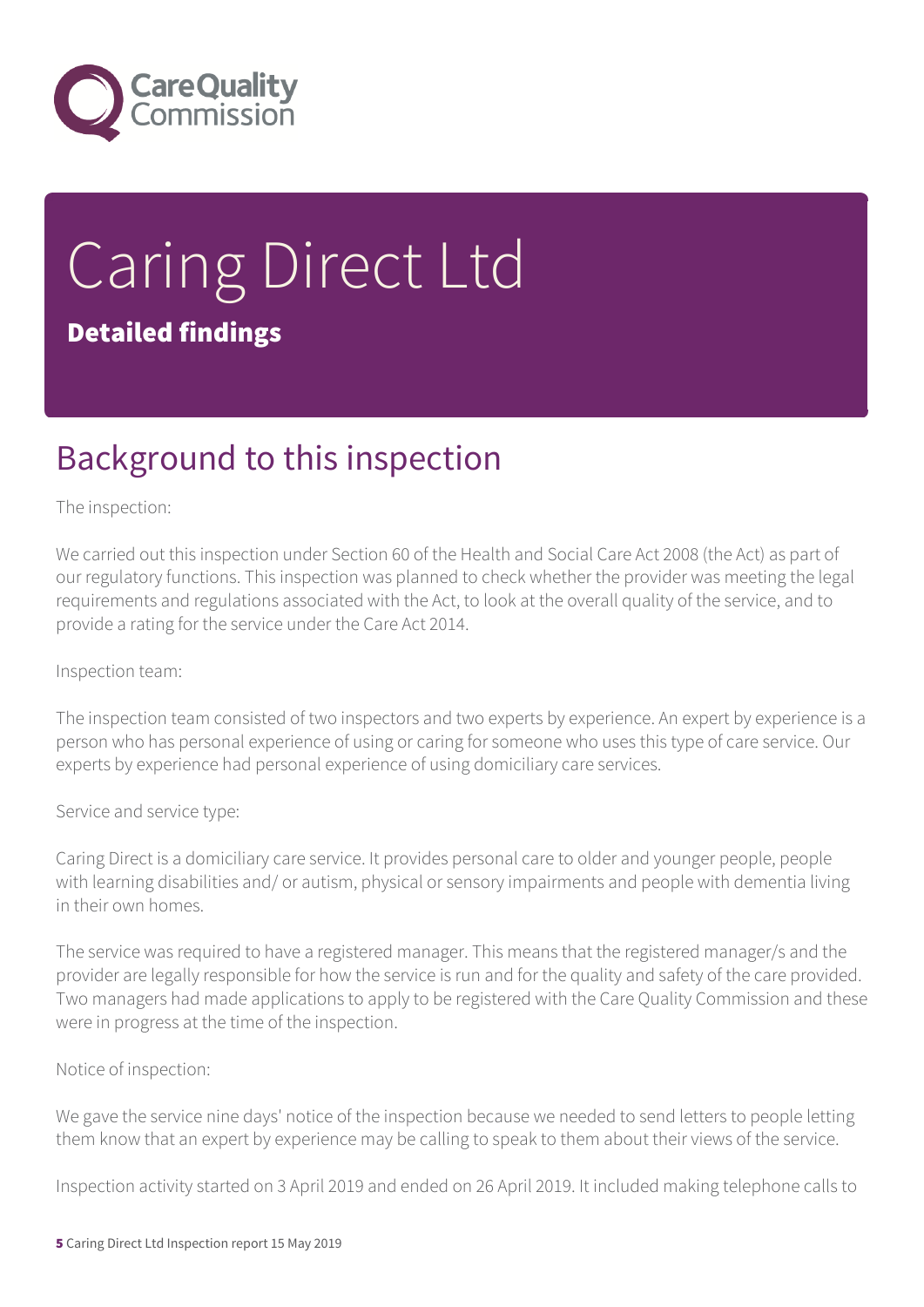people who used the service to gather their feedback. We visited the office location on 16 April 2019 to see the manager and staff; and to review care records and policies and procedures.

Prior to the inspection we reviewed information we held about the service since their last inspection. This included any notifications received from the provider about deaths, accidents/incidents and safeguarding alerts which they are required to send us by law. The provider had also completed a Provider Information Return (a form that asks the provider to give some key information about the service, what the service does well and improvements they plan to make).

We looked at the care plans for six people. Records relating to the administration and management of medicines, five staff recruitment files, incidents, accidents, complaints and the quality assurance process were also checked to ensure they met the Regulations.

During the inspection we spoke with 11 people who used the service and 11 relatives. We met with the two managers, a director, administrative staff and two care staff and all made themselves available and very helpful during the inspection. We had emails from four staff along with correspondence from four health and social care professionals.

We requested additional evidence to be sent to us after our inspection. This was received in the timescales given and the information was used as part of our inspection.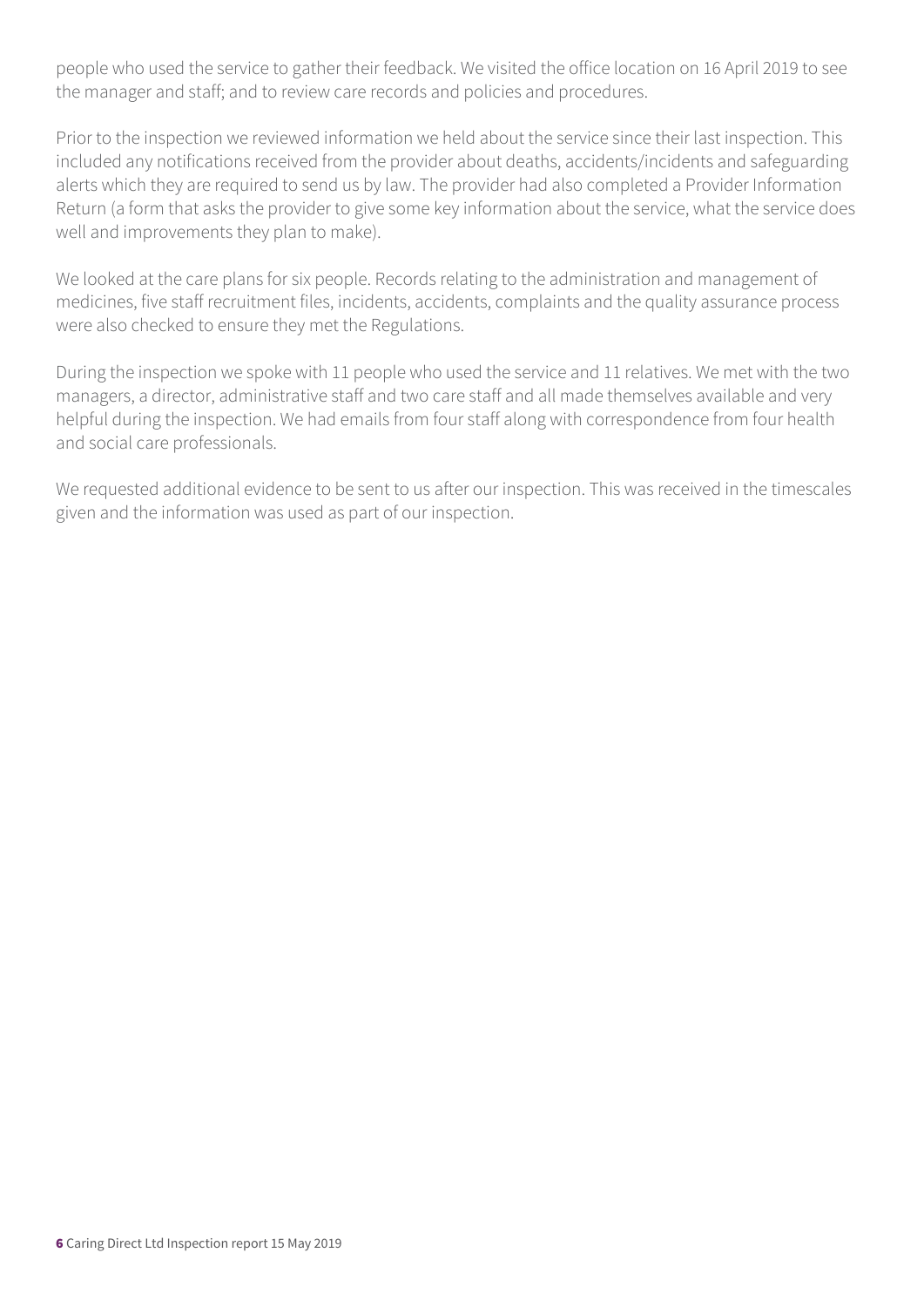

#### Is the service safe?

## Our findings

Safe – this means we looked for evidence that people were protected from abuse and avoidable harm

People were safe and protected from avoidable harm. Legal requirements were met.

Systems and processes to safeguard people from the risk of abuse

● People told us they felt safe and had trust in the staff who provided their care. One person said, "I feel very content when they are here and very safe." Another said, "I feel safe when they are using the hoist to move me into my chair." A family member told us," Yes I do think [relative] is safe. They trust the staff and they would tell me if they did not feel safe with them."

● Staff understood their safeguarding responsibilities. Concern forms were in place for staff to use to document any issues. We saw these being used by staff who had identified and reported poor practice to help people to stay safe.

● The service had a whistle-blowing policy in place and this topic was covered during induction so that staff knew how to raise concerns about other staff if necessary.

Assessing risk, safety monitoring and management

● Risks to people had been assessed, these were specific to each person and contained guidance for staff on how the risk was managed. Staff we spoke with were aware of the risks to people and how to manage them.

● We found risks with the use of emollients and smoking had not been considered. One person had been identified at risk due to smoking in bed. There were documented conversations between care staff and the person explaining the risks. In addition, a risk assessment had been added to their care plan highlighting the risk. However, there was no information on how to reduce the risk so that staff would know what action to take to reduce the risk.

We recommend that the provider refer to best practice guidance on managing the risks of using emollients and smoking.

● Environmental risks in the person's home were assessed and support from professionals was obtained for the safety of people and the staff.

Staffing and recruitment

● Staff were recruited safely. Robust recruitment processes were in place to ensure staff had the right values to care and support for people.

Using medicines safely

● The service had systems in place to manage people's medicines and people were supported to take them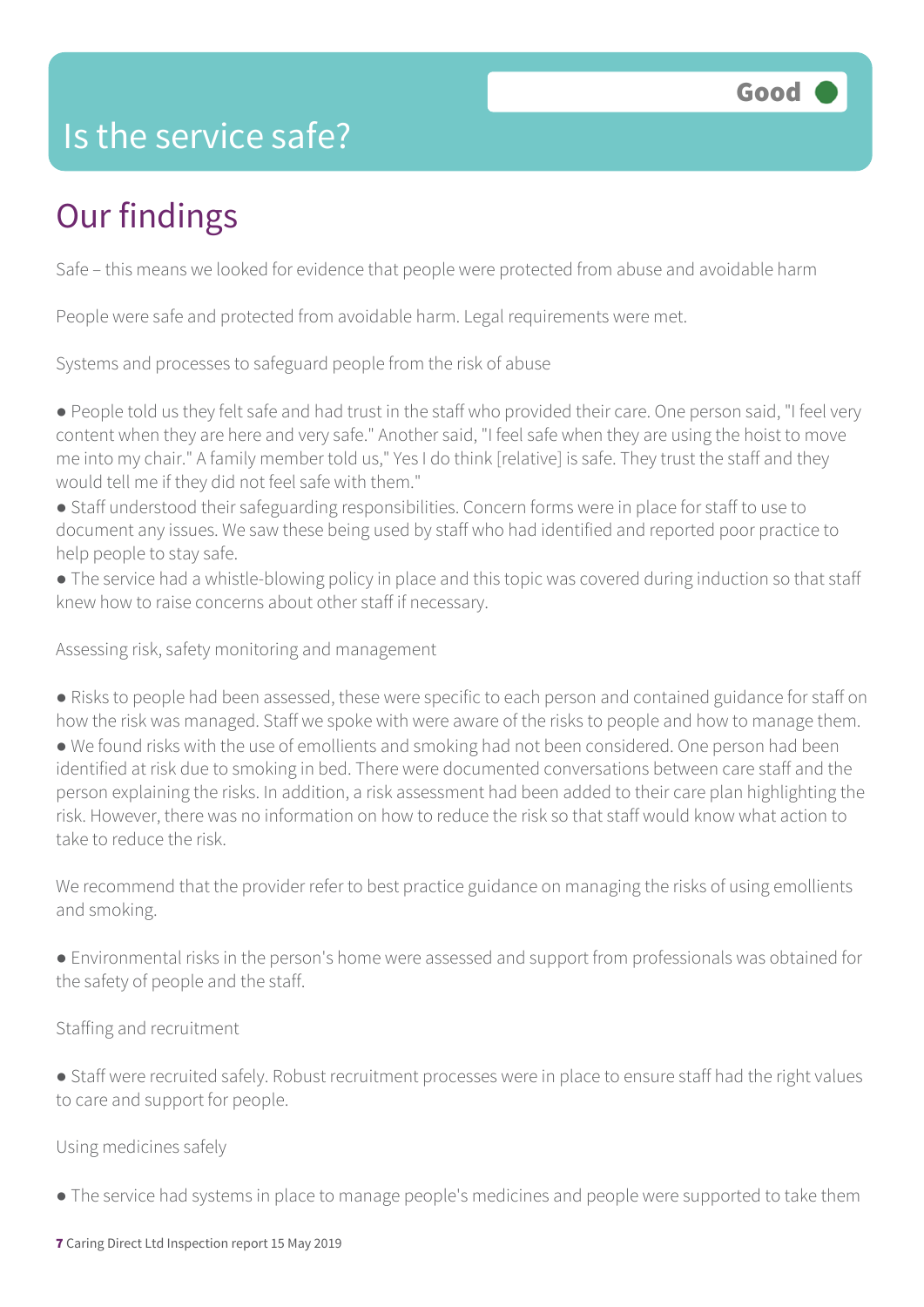safely.

● Staff completed training in medicine administration and records showed that medicines had been administered as prescribed. One person told us, "They give me my tablets with my breakfast and there has never been any problems." A family member said, "Risk assessments are done with [relative's] medicine and the charts are ticked off one by one."

● Staff liaised with, and followed the guidelines provided by health practitioners to ensure medicines were given as prescribed.

Preventing and controlling infection

● Staff received training in infection control and had access to protective clothing and gloves to prevent the spread of infection. People told us that these were used when providing their care.

● People's care records provided guidance to staff reminding them of the importance of good infection control practice. Spot checks of staff practice were completed to ensure staff were following the guidance. Where poor practice was observed, staff received refresher training and monitoring of their performance.

Learning lessons when things go wrong

● The provider had undertaken an evaluation of the hospital discharge service they provided through a contract with the local authority. The evaluation found a range of issues relating to people being inappropriately discharged home, the availability and flexibility of staff and rota arrangements resulting in late calls and complaints by staff and people who used the service. The manager told us that the management team had listened to people and staff and learnt many lessons. From this, they had decided to hand back the contract so they could focus on providing consistent and ongoing long term care to people in line with their core values.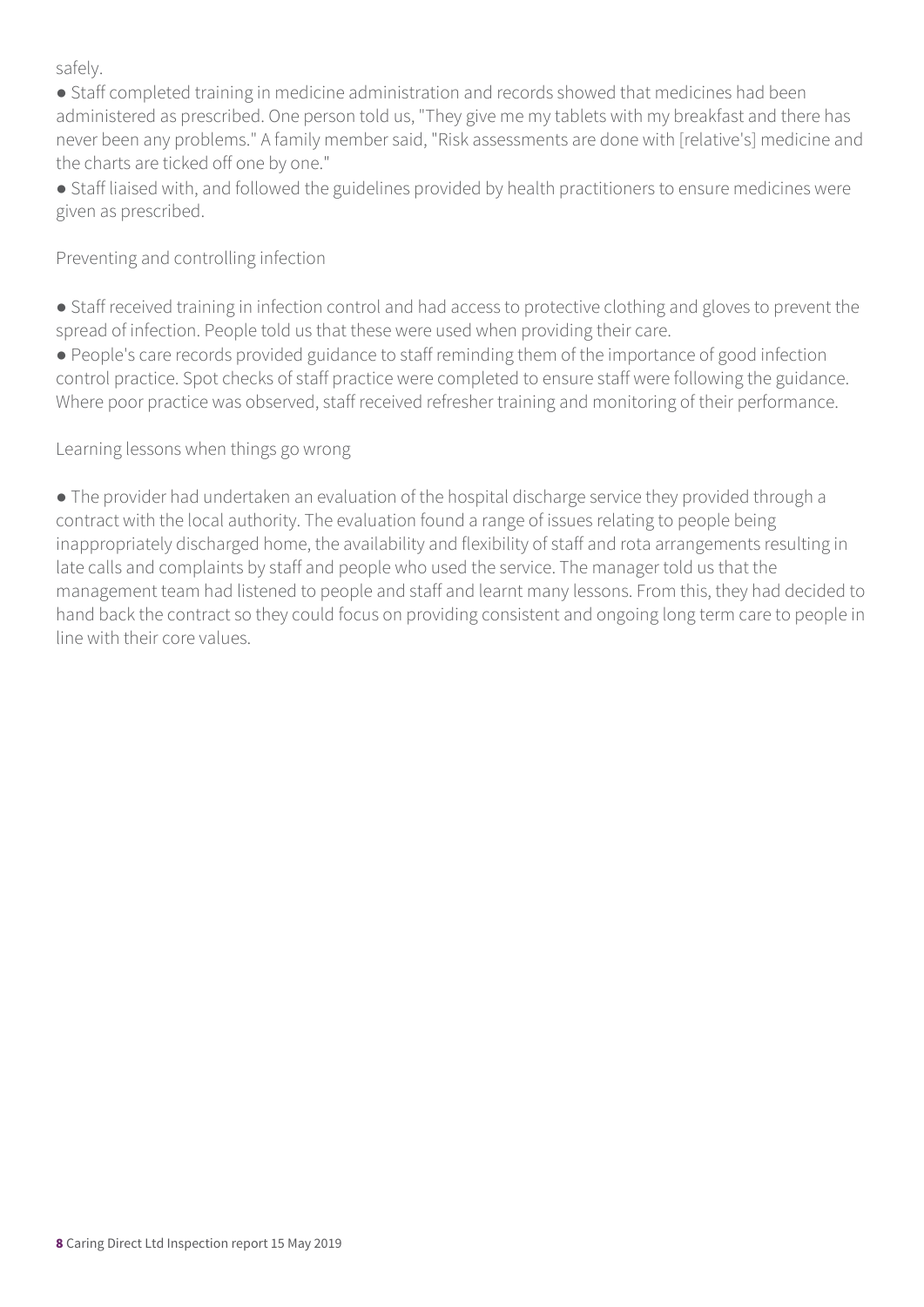### Is the service effective?

# Our findings

Effective – this means we looked for evidence that people's care, treatment and support achieved good outcomes and promoted a good quality of life, based on best available evidence

People's outcomes were consistently good, and people's feedback confirmed this.

Assessing people's needs and choices; delivering care in line with standards, guidance and the law

- People's needs were comprehensively assessed and regularly reviewed. This included the outcomes people hoped to achieve from their planned care and support.
- People and their family members were involved in the assessment and review process to make sure staff had all the information they needed to meet people's needs.
- The manager researched and used best practice guidance, sought updates about current good practice and subscribed to relevant organisations to keep abreast of developments and changes in the home care sector.
- People's protected characteristics under the Equality Act 2010 were acknowledged as part of the assessment of their needs, although more robust recording was needed. This included people's needs in relation to their sex, age, religion, ethnicity, sexual orientation and disability.

Staff support: induction, training, skills and experience

● When staff joined the service, they received an induction which was based on the Care Certificate. The Care Certificate is a recognised set of standards specifically for inducting new staff into the care sector. Staff undertook three shifts shadowing staff which was followed by two weeks visits supervised by senior staff. During this time their practice was observed, recorded and discussed with them for their ongoing development.

● Staff received regular training, supervision, spot checks of practice and an annual appraisal. These provided staff with support and guidance and enabled management to monitor staff competence and identify any learning needs. One staff member said, "They are great at training us, anything we need to know to care for someone better, they organise. Another said, "Fantastic training, excellent. You ask for it and they organise it. For example, a person needed to use oxygen, so they organised for the district nurse to come in and train the staff on how to manage it. The virtual tour about dementia care we did was the best."

● Staff told us they felt very well supported and that the management team was helpful, friendly and accessible if they needed additional help or guidance. One staff member said, "The managers have done well for me and taught me a lot of things. They are supportive and friendly and pushed me a long with taking more responsibility. If I'm ever stuck on a call, I can literally call any of them and they will help me.

Supporting people to eat and drink enough to maintain a balanced diet

● Where it was part of an assessed need, people were supported to have enough to eat and drink. One person told us, "Yes, they do some meals for me. I choose whatever I fancy at the time."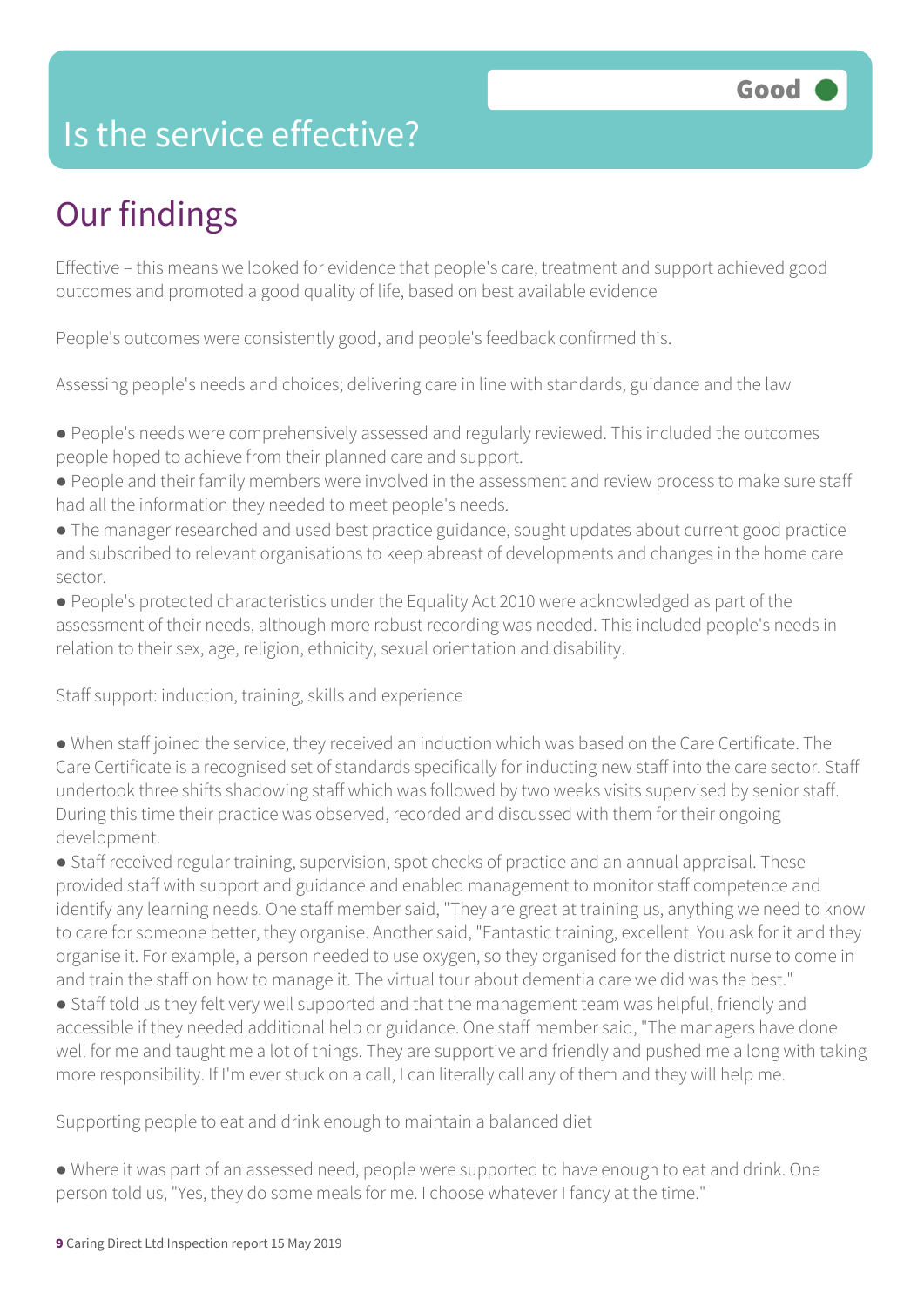● Staff had received training in food hygiene. Where it was identified that people might be at risk of malnutrition or dehydration, food and fluid charts were kept. These were monitored by the management team to establish whether referrals were needed to the GP or dietician.

Staff working with other agencies to provide consistent, effective, timely care

● The service worked in partnership with a range of health and social care professionals such as GPs, district nurses and therapy services to secure good outcomes for people.

● Records showed that advice from professionals was recorded and followed by staff so that people could maintain their health and independence.

Supporting people to live healthier lives, access healthcare services and support

● Where people required health or social care services, the staff made referrals in a timely way and liaised well with professionals.

● People's health care needs were recorded in their care plans. We saw that staff were vigilant at picking up when people became unwell and reported their concerns to the office who took appropriate action such as contacting the GP or calling paramedics. For example, the management team had identified that a person was low in mood due to feeling isolated. The manager contacted the person's social worker to negotiate additional hours, so the person could be supported by staff to socialise and access the community to lift their spirits.

Ensuring consent to care and treatment in line with law and guidance

● The Mental Capacity Act 2005 (MCA) provides a legal framework for making decisions on behalf of people who may lack the mental capacity to do so for themselves. The Act requires that, as far as possible, people make their own decisions and are helped to do so when needed. When they lack mental capacity to take decisions, any made on their behalf must be in their best interests and as least restrictive as possible. We checked whether the service was working within the principles of the MCA.

• The service had systems in place which were working effectively. All safeguards were in place to ensure people's rights were upheld.

● Staff had received training and understood the importance of gaining consent before providing support.

● Assessments of people's capacity to make decisions for themselves were undertaken and recorded. People as well as their relatives and legal representatives, where appropriate, were fully involved.

● Staff knew how to support and respond to people whose ability to make choices and consent to their care and support fluctuated.

● Advocacy services to support people in having an independent voice about their care were sourced if needed through local organisations.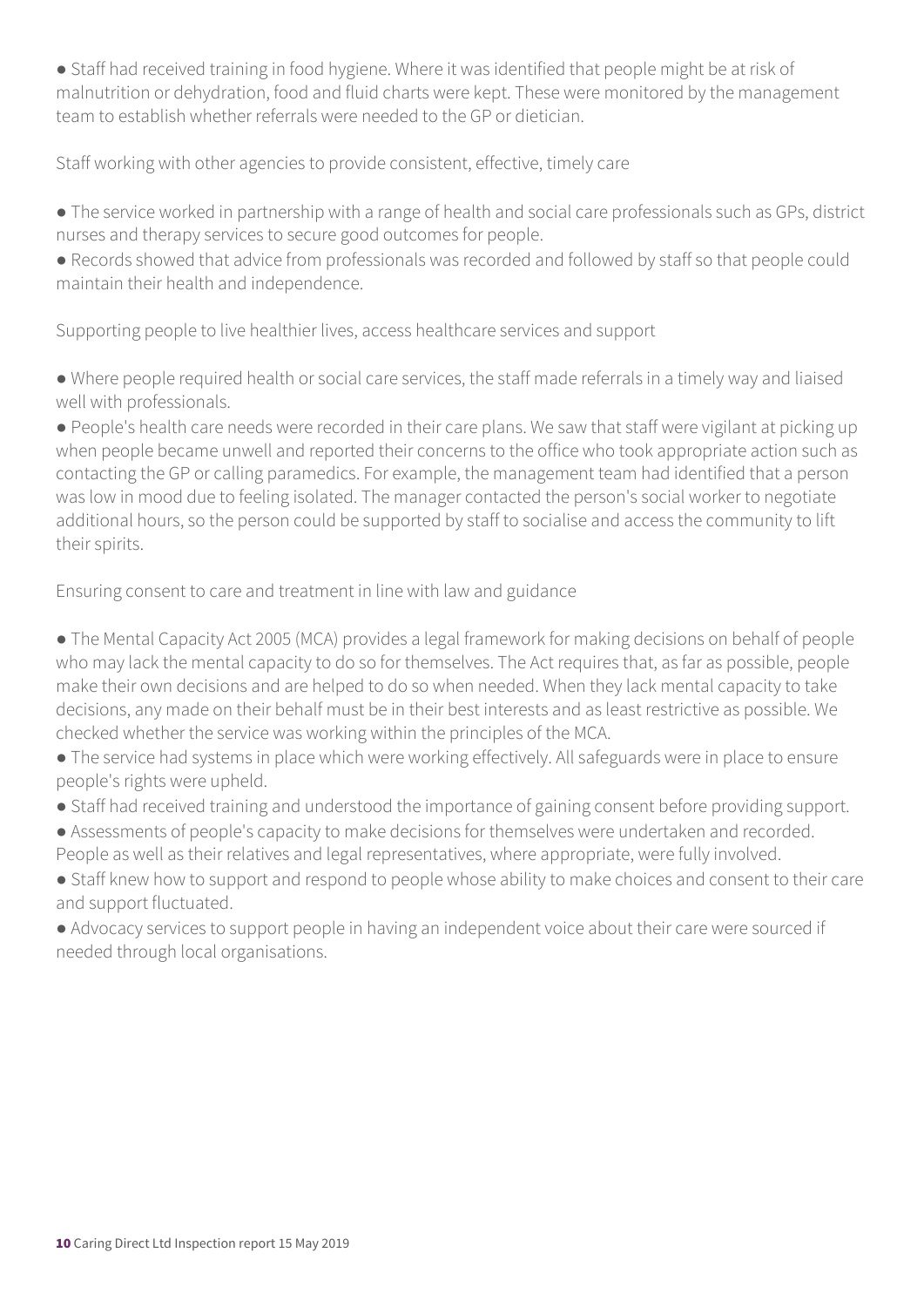#### Is the service caring?

## Our findings

Caring – this means we looked for evidence that the service involved people and treated them with compassion, kindness, dignity and respect

People were supported and treated with dignity and respect; and involved as partners in their care.

● At our inspection on 26 March 2018, further improvements were needed in relation to staffing arrangements and caring was rated as 'Requires Improvement'. At this inspection, improvements had been made to the staffing arrangements so people got consistent staff.

Ensuring people are well treated and supported; respecting equality and diversity

● Most people told us that they now saw the same staff more often and staff were not rushed. People said, "Generally we have the same team, they don't vary much" and "I have the same ones. Some ladies and two men." Family members said, "I think they are mostly the same ones according to the daily book anyway" and "We usually have the same team and know most of them. We get the odd one who we have never seen before."

● People told us that the staff were friendly, caring and kind. One person said, "The people themselves are lovely and when it comes down to things, they always try their best to help." Another told us, "Staff have never been rude; we have a laugh and a joke together - a bundle of joy and I would never complain. They motivate me, saying, 'come on, you can do it. I reply, 'I know I can'".

● Staff knew people's needs well and people told us that staff talked to them appropriately. People were happy with the staff who provided their care. One person said, "They are wonderful people to have around, especially when I'm down and they cuddle me when I am upset." A family member told us, "My [relative] does not accept help easily and it is sometimes difficult for staff to support them. They are very understanding and patient." Another said, "I do think they are very kind and caring people. They have a difficult job and are compassionate and thoughtful."

Supporting people to express their views and be involved in making decisions about their care

● People were included in the assessment process and able to express their views on how they would like their care and support provided. One person said, "I am involved in the review meetings. It had been reviewed recently." A family member told us, "I do like the fact they always include me in any discussions and listen to my opinion." Another said, "They always listen to my [relative] which I appreciate. They are a good support to me as well."

● The staff team understood people's communication and sensory needs and how they should be met. The records showed people's individual ways of communicating. Information, if required, could be provided in an accessible format, such as in large print. The service was meeting the Accessible Information Standard.

Respecting and promoting people's privacy, dignity and independence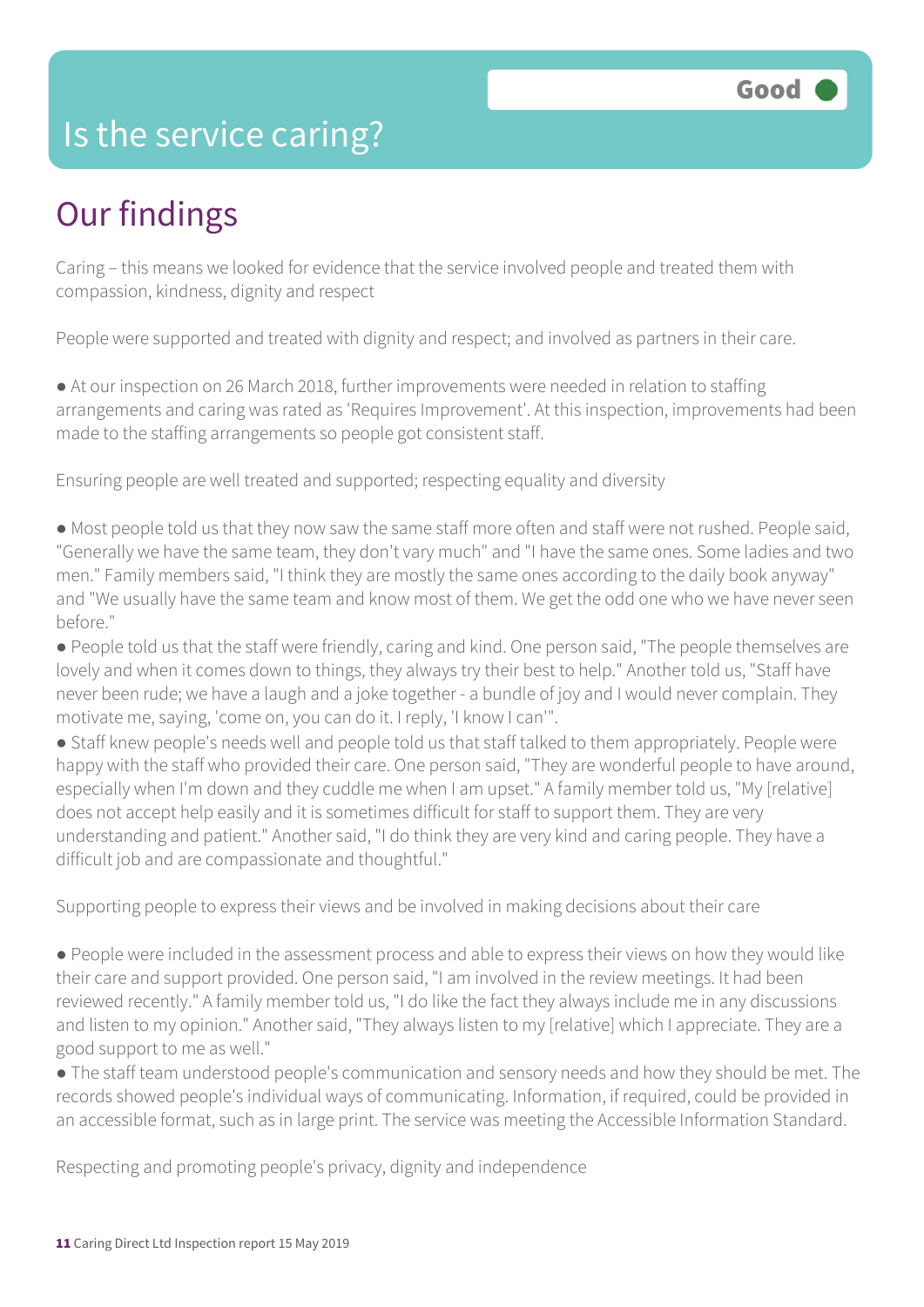● The service demonstrated a commitment to ensuring people were treated with dignity and respect and their privacy maintained. Regular spot checks of staff practice were completed and, where issues were identified, staff were subject to performance management to ensure people's privacy and dignity was promoted. One family member told us, "The staff are very respectful and very aware of [relative's] dignity when they are washing and changing them."

● People's information was kept confidential and the service followed the General Data Protection Regulations.

● Care plans identified people's strengths and abilities so that staff could support people to be independent where possible. Guidance instructed staff to support people to do what they could for themselves. One family member said, "The staff are so respectful but at the same time try to gee [relative] up a bit to do things and a bit of a laugh helps."

● The service worked with health and social care professionals to support people's independence. We saw evidence where a manager had identified a person's low morale and listened to their concerns. They had contacted occupational therapy and the wheelchair services to have ramps installed and an electric wheelchair, so they could access the community independently.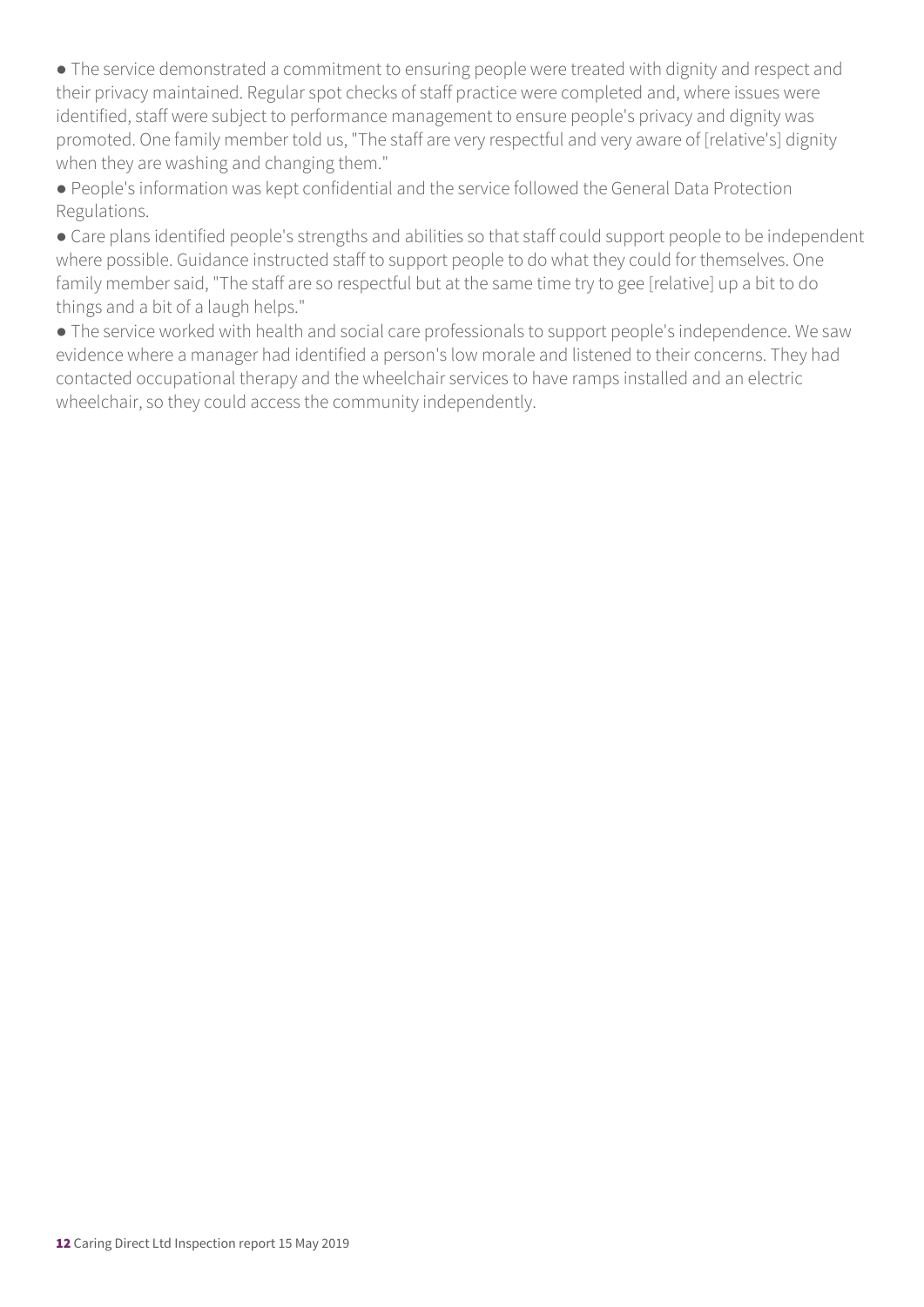### Is the service responsive?

# Our findings

Responsive – this means we looked for evidence that the service met people's needs

People's needs were met through good organisation and delivery.

Planning personalised care to meet people's needs, preferences, interests and give them choice and control

- The new manager told us they had spent three months providing care to people, so they got to know them and how they liked things done. This information was used to make sure people received person-centred care, which meant care was provided the way people liked. They also watched to see how care staff gelled with people, so staff could be matched with people they had developed a positive relationship with.
- Care plans were written in a person-centred way and contained information about people's likes, dislikes, routines and preferences. People's choices were known and respected. This included preference of the gender of staff and any spiritual or cultural preferences.
- Staff understood what person-centred care looked like and were able to give examples of how they applied this in practice. For example, one staff member described the specific way a person liked to be washed; they told us, "It takes us about an hour instead of the ten minutes it would take to help them shower; but this is the way they like things done."
- Regular reviews of people's care were undertaken to make sure care plans reflected people's current needs. People and their representatives, if appropriate, were involved and their views were recorded and acted upon so that people were happy with the service. One relative said, "We have agreed reviews on a sixmonthly basis, in most cases the company have listened to us and made changes to areas we have suggested."
- Care reviews were also an opportunity for people to set themselves goals. The service worked with people to help them achieve their desired outcomes. For example, one person set the goal of using a rotunda (a piece of equipment that helps people stand). We saw the service had worked with therapy services who provided an exercise programme which staff prompted and encouraged the person to complete. Consequently, the person had reached their goal and no longer needed a full body hoist to stand.

Improving care quality in response to complaints or concerns

- There were systems in place to manage and respond to people's complaints and concerns. The service was receptive to people's feedback and pro-active at dealing with people's concerns to ensure people were satisfied with the care and support they received. One person said, "I did complain, and it was handled correctly and I was satisfied." A family member told us, "One staff member had a conflict of personality with us, but the office sorted this out and made sure the staff member was apologetic but hasn't come again. The managers visit frequently or phone us up to check all okay."
- We reported back to the manager some people's concerns about their care which were responded to quickly. For example, one person needed support with their medicines only and did not want staff staying for the rest of the allocated time. To assist the person to become independent with their medicines, the manager contacted social service to see if they could implement an automatic, alarmed medicine dispenser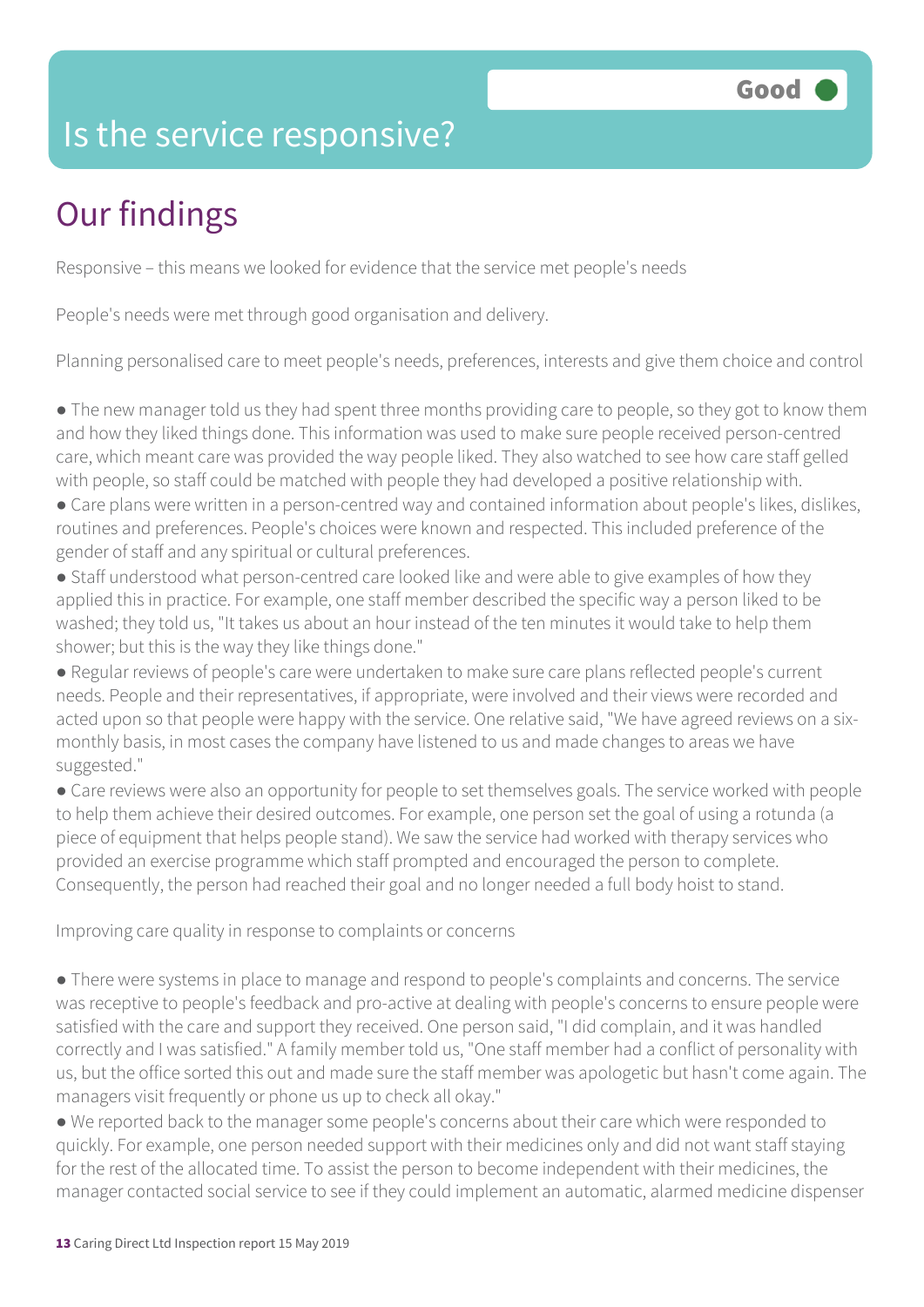box, that would alert the person when they were due to take their medicines and dispense it. Another person was unhappy about the times the staff came to help them with their lunch. The person's preferred times were established and put in place. The manager confirmed that they were, "Very happy about this and with the immediate response."

End of life care and support

● No-one at the service was receiving palliative care at the time of our inspection.

● People's wishes and preferences for their care and support towards the end of their life had not always been explored or documented. The new manager showed us a person's care plan where some of their end of life wishes had been recorded. They agreed that a section on the care plan would help senior staff to explore these important issues when undertaking the assessment of need. Staff would have the correct information to respond to people's needs and wishes appropriately at a very difficult time.

● Staff had received end of life care and funeral and bereavement training. Staff described how they supported people at the end of life, making them comfortable and giving them mouth care.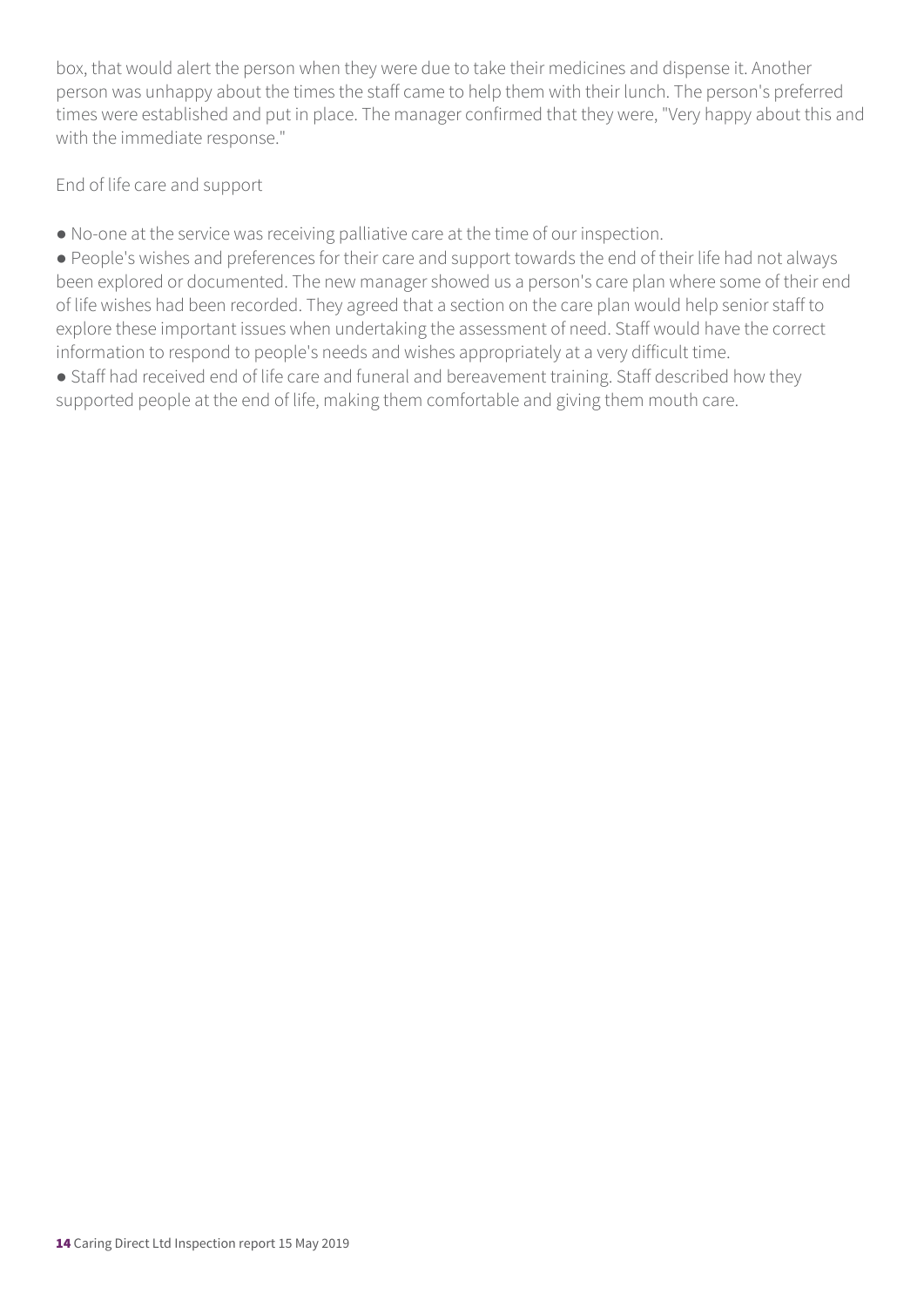#### Is the service well-led?

# Our findings

Well-Led – this means we looked for evidence that service leadership, management and governance assured high-quality, person-centred care; supported learning and innovation; and promoted an open, fair culture

The service was consistently managed and well-led. Leaders and the culture they created promoted highquality person-centred care.

● At our inspection on 26 March 2018, further improvements were needed in relation to staffing and rota arrangements and Well led was rated as 'Requires Improvement'. At this inspection, improvements had been made and more people were satisfied with their calls being on time. Improvements to people's preferred schedule of care and arranging the rota to accommodate their preferences was still ongoing. The service was focussing on further improvements needed to ensure everyone's outcomes were positive.

Planning and promoting person-centred, high-quality care and support with openness; and how the provider understands and acts on their duty of candour responsibility

● The new manager responded appropriately to people's feedback we received about calls being late. They provided evidence that people's call times were as preferred and as agreed, reassured people and changed people's times if they requested it. However, communication systems about calls within the one-hour time slot given for staff to attend needed to be more robust to be effective so people were clear about service delivery.

We recommend that the provider focus on how they will sustain good outcomes in the delivery of high quality care for everyone using the service.

- New systems were in place to review the planning and delivering of people's care to ensure it was person centred. This included people's preferred care arrangements, effective communication with them about delivery and monitoring the quality of the service to ensure it met their needs.
- The rotas had been amended to incorporate breaks so that staff had three separate times during the day to have a break. Staff told us this had made a difference especially those working a long day. One said, "It's good to stop, go for a break, get a coffee, chill for a while and recharge your batteries." Another said, "I find rounds running a lot smoother now. The changes have been because there were so many calls, people were getting stressed. The introduction of breaks has been popular."
- The provider had reviewed the management structure to make it more effective and accountable. Two senior staff had applied to be registered as registered managers to jointly have responsibility for the service.
- The company is led by managers who have hands on experience, have a closer working relationship with the staff team and people who use the service will know who to contact if they have a concern. The new manager was aware of their duty of candour and we saw how lessons learnt reflected the more open and accessible management approach.

Managers and staff being clear about their roles, and understanding quality performance, risks and